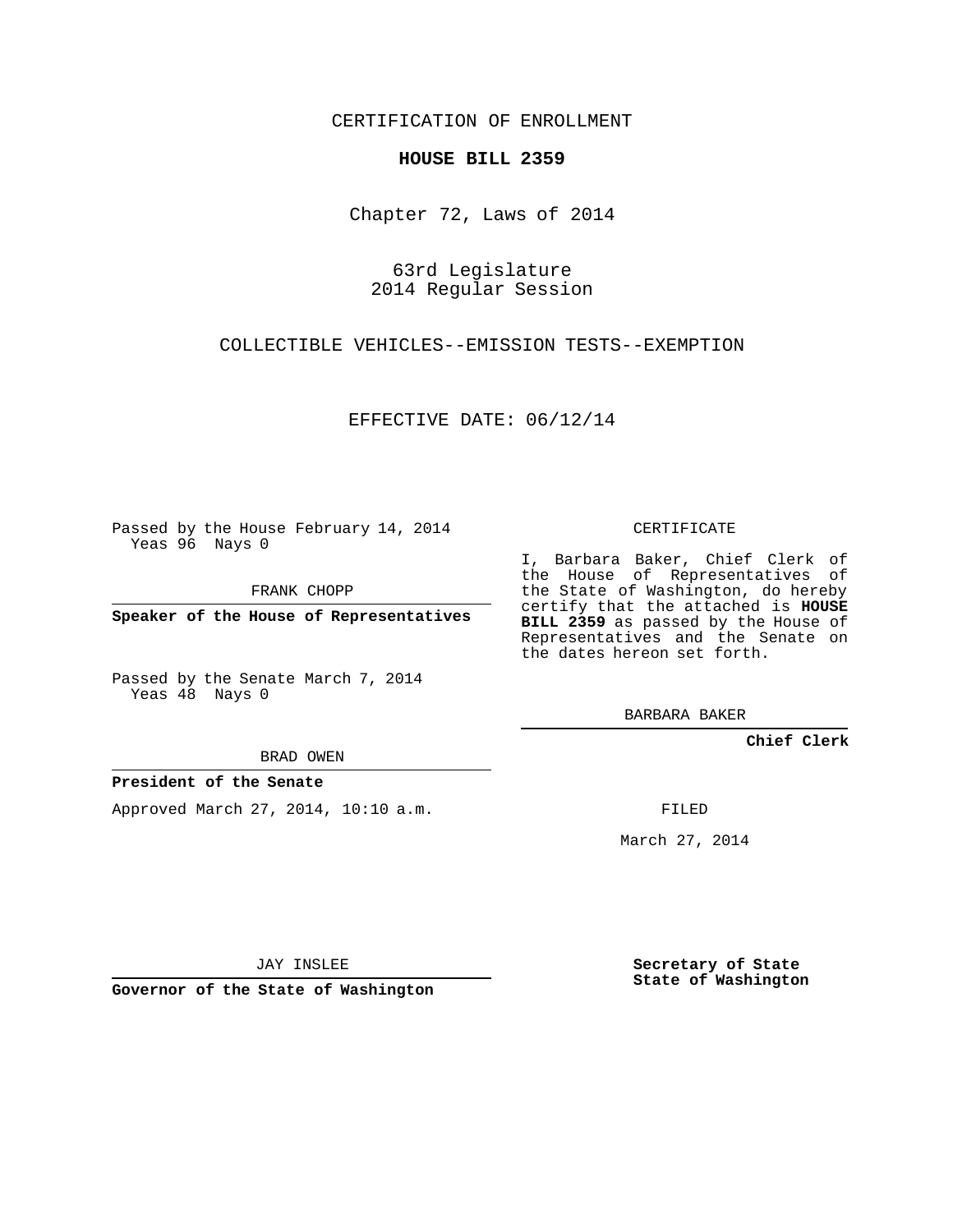## **HOUSE BILL 2359** \_\_\_\_\_\_\_\_\_\_\_\_\_\_\_\_\_\_\_\_\_\_\_\_\_\_\_\_\_\_\_\_\_\_\_\_\_\_\_\_\_\_\_\_\_

\_\_\_\_\_\_\_\_\_\_\_\_\_\_\_\_\_\_\_\_\_\_\_\_\_\_\_\_\_\_\_\_\_\_\_\_\_\_\_\_\_\_\_\_\_

Passed Legislature - 2014 Regular Session

## **State of Washington 63rd Legislature 2014 Regular Session**

**By** Representatives Kochmar, Fagan, Vick, Hurst, Kirby, Morrell, Orwall, Dahlquist, Tarleton, and Freeman

Read first time 01/16/14. Referred to Committee on Environment.

 AN ACT Relating to exempting collectible vehicles from emission test requirements; amending RCW 46.16A.060; and adding a new section to chapter 46.04 RCW.

BE IT ENACTED BY THE LEGISLATURE OF THE STATE OF WASHINGTON:

 **Sec. 1.** RCW 46.16A.060 and 2011 c 114 s 6 are each amended to read as follows:

 (1) The department, county auditor or other agent, or subagent appointed by the director may not issue or renew a motor vehicle registration or change the registered owner of a registered vehicle for any motor vehicle required to be inspected under chapter 70.120 RCW, unless the application for issuance or renewal is: (a) Accompanied by a valid certificate of compliance or a valid certificate of acceptance issued as required under chapter 70.120 RCW; or (b) exempt, as described in subsection (2) of this section. The certificates must have a date of validation that is within twelve months of the assigned registration renewal date. Certificates for fleet or owner tested diesel vehicles may have a date of validation that is within twelve months of the assigned registration renewal date.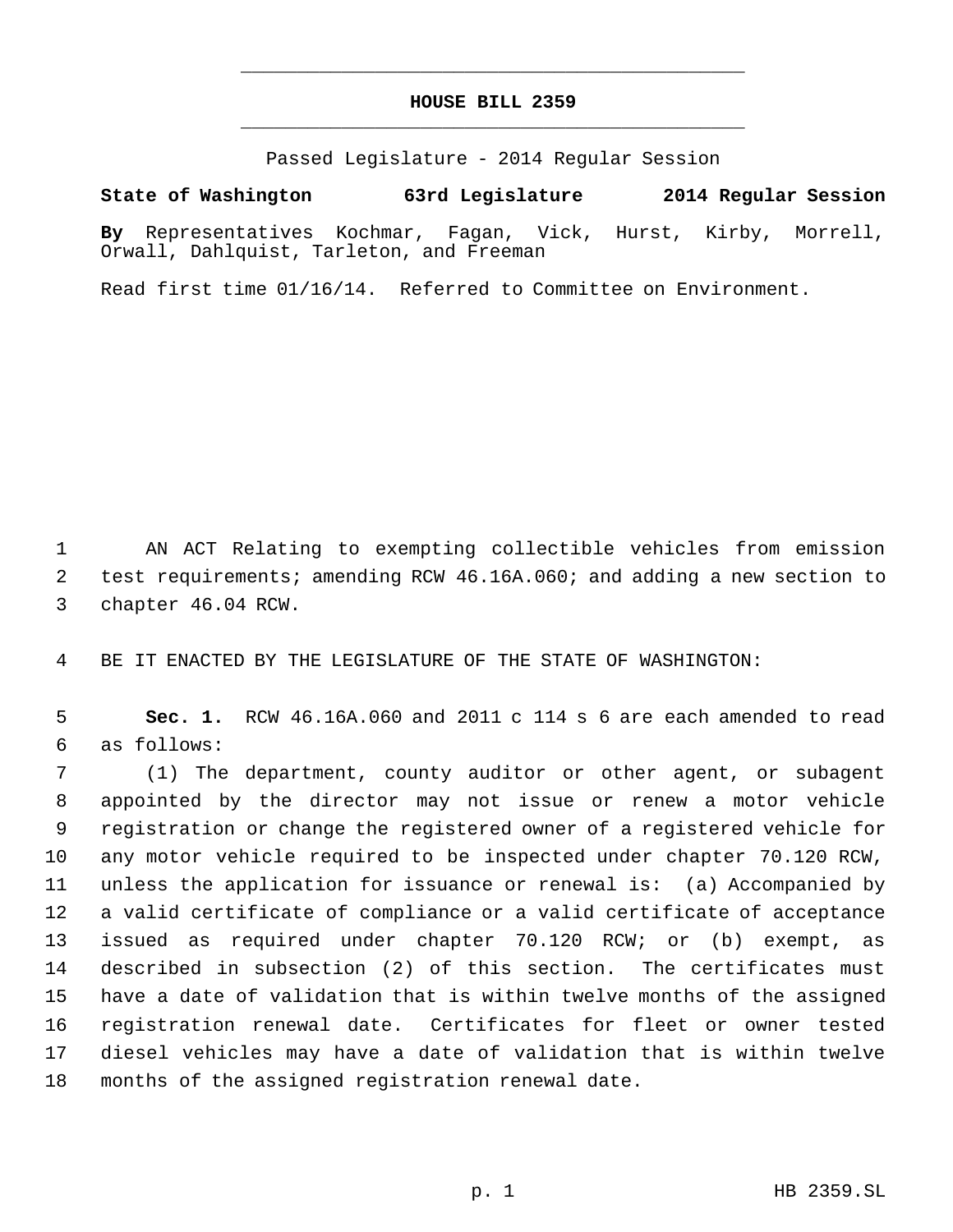(2) The following motor vehicles are exempt from emission test requirements:

 (a) Motor vehicles that are less than five years old or more than twenty-five years old;

(b) Motor vehicles that are a 2009 model year or newer;

 (c) Motor vehicles powered exclusively by electricity, propane, compressed natural gas, or liquid petroleum gas;

 (d) Motorcycles as defined in RCW 46.04.330 and motor-driven cycles as defined in RCW 46.04.332;

(e) Farm vehicles as defined in RCW 46.04.181;

 (f) Street rod vehicles as defined in RCW 46.04.572 and custom vehicles as defined in RCW 46.04.161;

 (g) Used vehicles that are offered for sale by a motor vehicle dealer licensed under chapter 46.70 RCW;

 (h) Classes of motor vehicles exempted by the director of the 16 department of ecology; ((and))

 (i) Hybrid motor vehicles that obtain a rating by the environmental protection agency of at least fifty miles per gallon of gas during city driving. For purposes of this section, a hybrid motor vehicle is one 20 that uses propulsion units powered by both electricity and gas; and

(j) Collectible vehicles as defined in section 2 of this act.

 (3) The department of ecology shall provide information to motor vehicle owners:

 (a) Regarding the boundaries of emission contributing areas and restrictions established under this section that apply to vehicles 26 registered in such areas; and

 (b) On the relationship between motor vehicles and air pollution and steps motor vehicle owners should take to reduce motor vehicle related air pollution.

(4) The department of licensing shall:

 (a) Notify all registered motor vehicle owners affected by the emission testing program that they must have an emission test to renew their registration;

 (b) Adopt rules implementing and enforcing this section, except for subsection (2)(e) of this section, as specified in chapter 34.05 RCW.

 (5) A motor vehicle may not be registered, leased, rented, or sold for use in the state, starting with the model year as provided in RCW 70.120A.010, unless the vehicle: